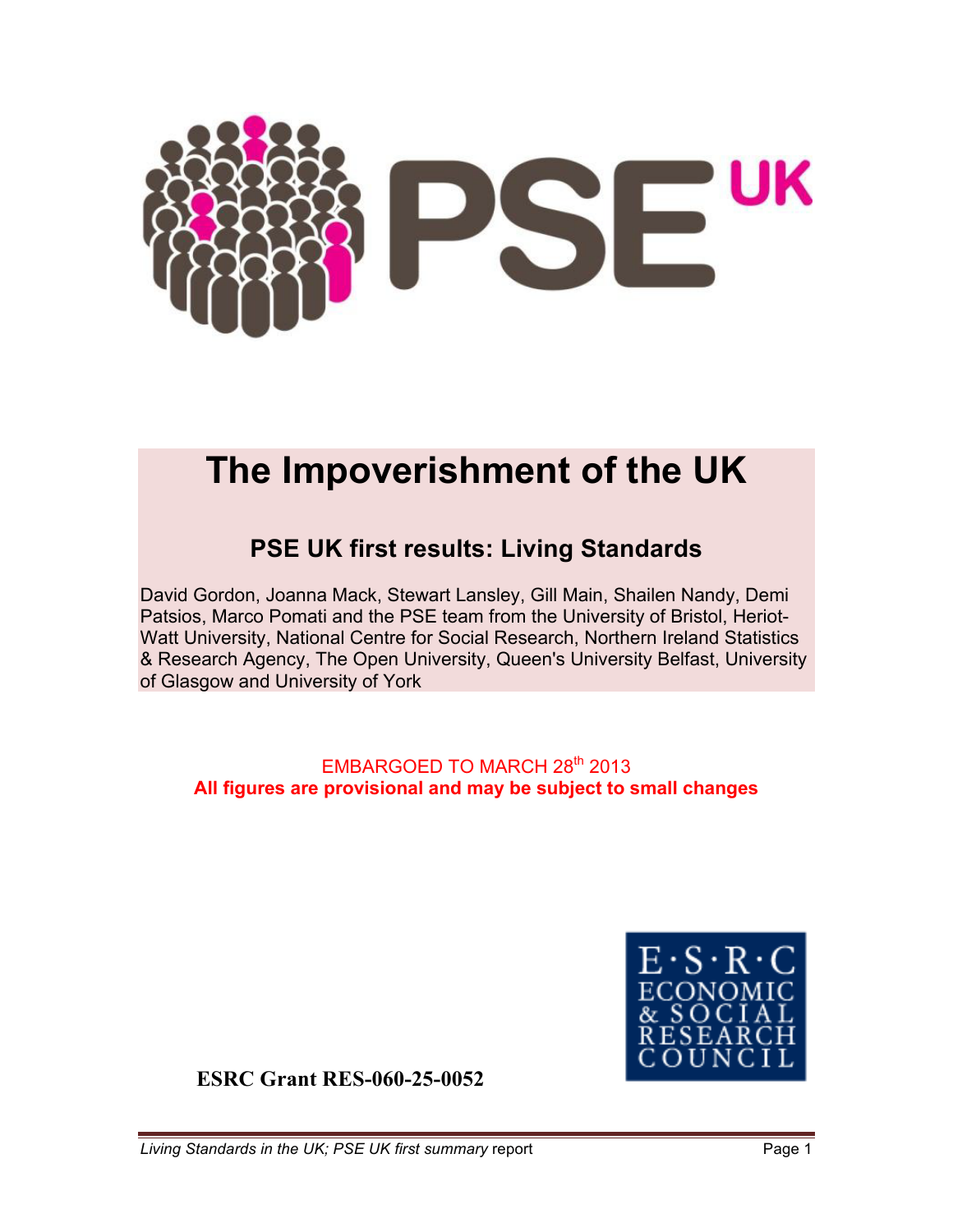### **Overview**

The Poverty and Social Exclusion research project, funded by the Economic and Social Research Council, is the largest ever study of poverty conducted in the UK. The research identifies people falling below what the public agrees is a minimum standard of living and measures poverty and exclusion using a wide range of rigorous methods. The results show that:

- Over 30 million people (almost half the population) are suffering to some degree from financial insecurity.
- Almost 18 million in the UK today cannot afford adequate housing conditions.
- Roughly 14 million cannot afford one or more essential household goods.
- Almost 12 million people are too poor to engage in common social activities considered necessary by the majority of the population
- About 5.5 million adults go without essential clothing.
- Around 4 million children and adults are not properly fed by today's standards.
- Almost 4 million children go without at least two of the things they need.
- Around 2.5 million children live in homes that are damp
- Around 1.5 million children live in households that cannot afford to heat their home

Around one third of people in the UK suffer significant difficulties and about a quarter have an unacceptably low standard of living. Specifically, one in three people could not afford to adequately heat their homes last winter and 29% had to turn the heating down or off or only heat part of their homes. A third of adults considered themselves to be genuinely poor 'all the time' or 'sometimes'. More than one in four adults (28%) skimped on their own food last year so that others in their households could eat. A quarter of adults said their incomes were below that needed to avoid poverty and 22% had felt embarrassed by their low income. More than one in five adults had to borrow money last year to pay for their day to day expenses and similar numbers find it a constant struggle to pay their bills or simply cannot keep up with their bill payments.

The situation is worse today than it has been for the past thirty years. Independent surveys of poverty using modern scientific methods were first conducted in 1983 and again in 1990, 1999, 2002/03 and 2012. Comparing the surveys shows that, in Britain:

- The number of people falling below the minimum standards of the day has doubled since 1983
- More children lead impoverished and restricted lives today than in 1999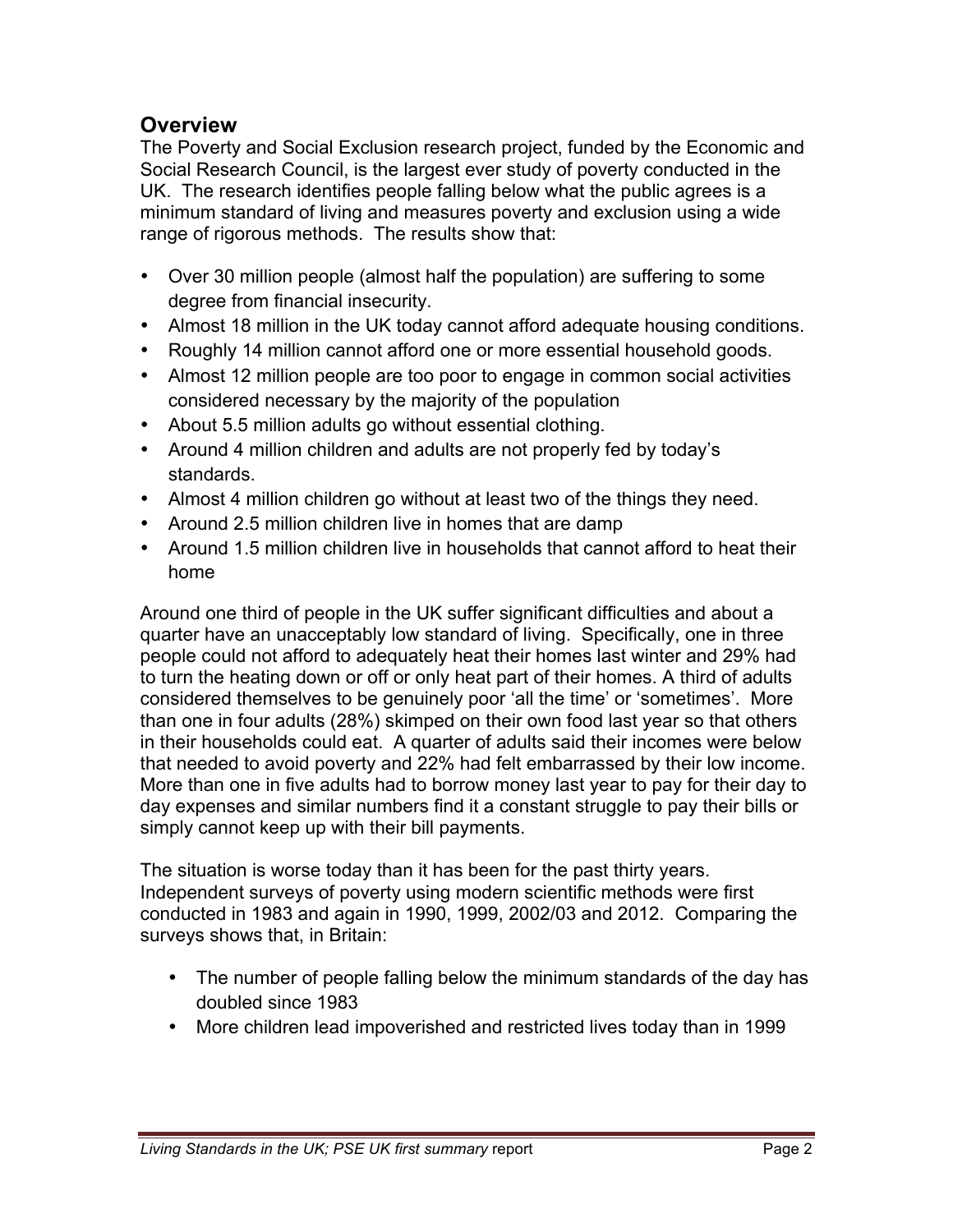### **In this report**

Section 1: The research method Section 2: The necessities chosen by the public Section 3: The numbers of people lacking necessities today Section 4: Trends since 1983, 1990 and 1999 Section 5: Overall multiple deprivation Section 6: Conclusion Section 7: Survey details Section 8: The PSE research team

Further details and tables can be found on the PSE UK project website: **www.poverty.ac.uk**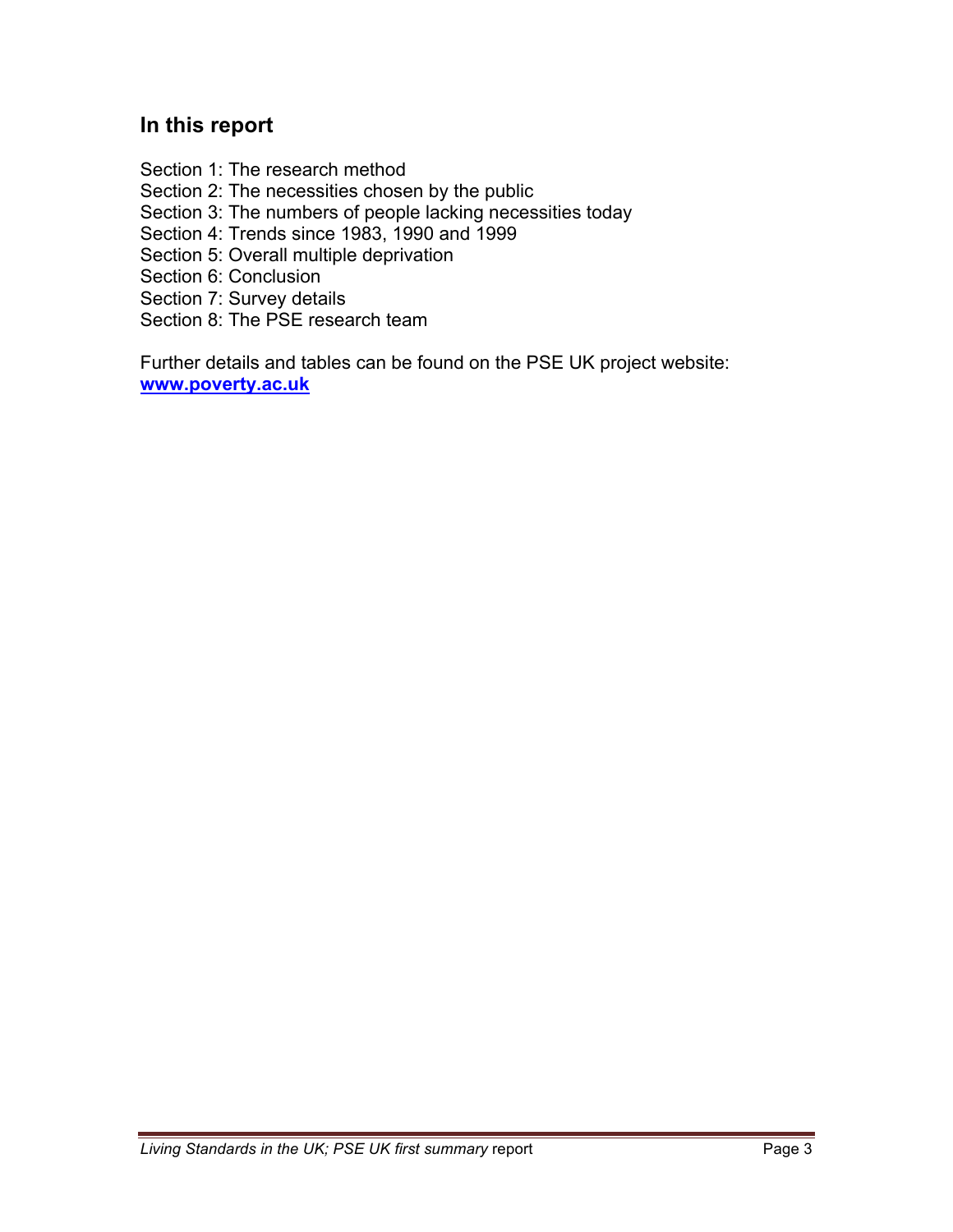# **1: The research method**

Official definitions of poverty are largely based on the proportion of the population falling below particular levels of income (for example 60% of the median income after adjusting for household size and composition).

The Poverty and Social Exclusion (PSE) research, by contrast, measures the numbers of people who fall below what the population as a whole think should be a minimum standard of living.

This is the only measure based on looking at both:

- what the majority agree are necessities for life in the UK today, and
- people's actual living standards (rather than just income).

There are three steps involved:

- 1. An **attitudes survey** identifies what the population as a whole think are 'necessities': things that everyone should be able to afford and which no one should have to go without.
- 2. A **living standards survey** finds out who has and who does not have each necessity. It allows a distinction to be drawn between those lacking individual necessities by choice (preference) and those who lack them because they cannot afford them. Only those who cannot afford a necessity are included as being deprived.
- 3. **Deprivation counts** identify how many people cannot afford groups of these necessities and an **overall multiple-deprivation count** identifies how many cannot afford these necessities to the point that affects their whole way of life. Only items seen as a necessity by the majority of the population are included.

The [1983 Breadline Britain](http://www.poverty.ac.uk/pse-research/past-uk-research/breadline-britain-1990) survey pioneered this approach. It was used again in [Breadline Britain 1990,](http://www.poverty.ac.uk/pse-research/past-uk-research/breadline-britain-1990) [PSE Britain 1999,](http://www.poverty.ac.uk/pse-research/pse-uk-2012) [Bare Necessities Northern Ireland](http://www.poverty.ac.uk/pse-research/past-uk-research/pse-northern-ireland-20023) 2002/02 and the latest [PSE: UK 2012](http://www.poverty.ac.uk/pse-research/pse-uk-2012) research.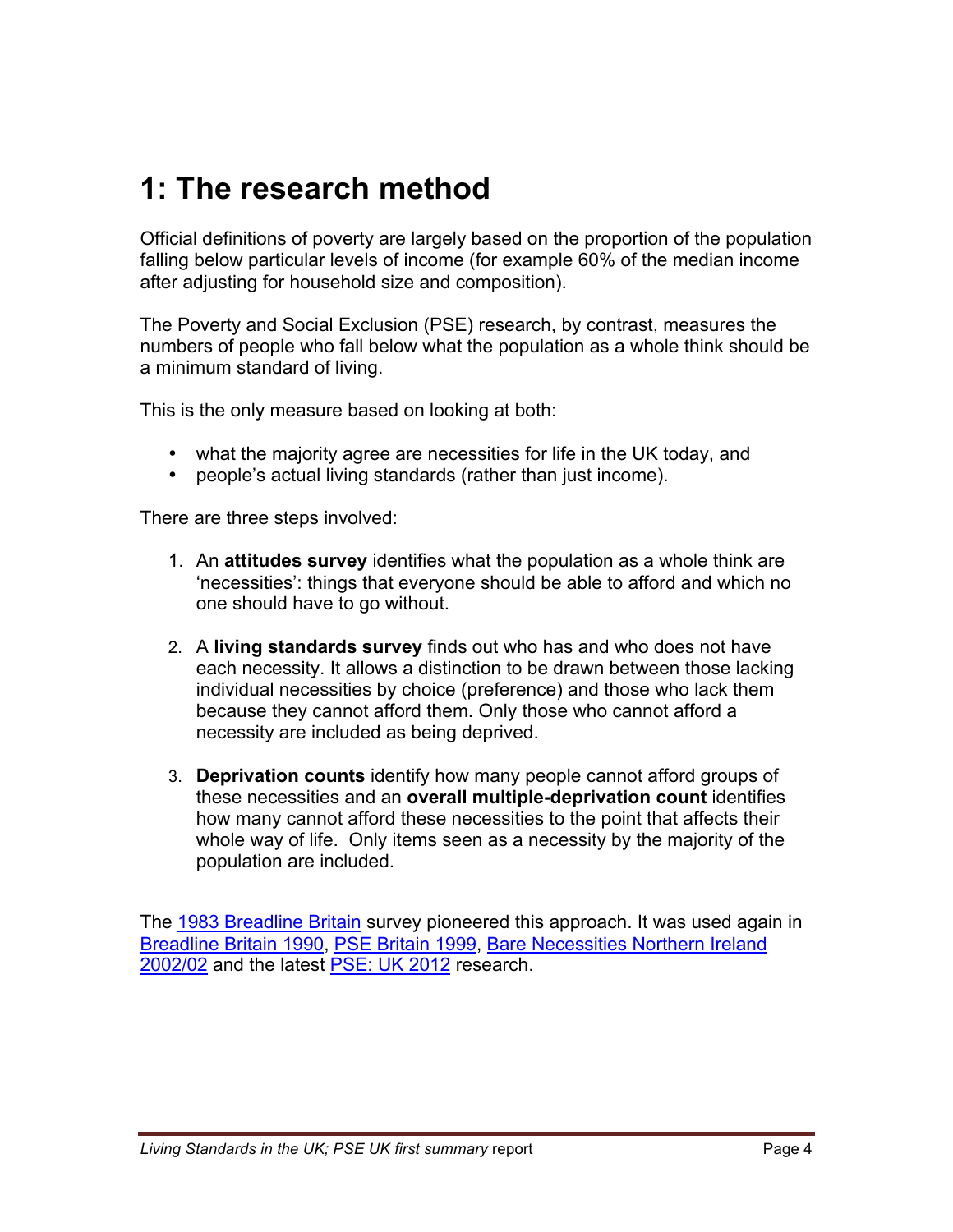# **2: The necessities chosen by the public**

In the 2012 attitudes survey, respondents were asked which, of a list of 76 items (46 for adults and 30 for children), they thought were necessary and which nobody should have to do without and which items may be desirable but are not necessary. The list of items tested was drawn up both to allow for comparability with past surveys and for changes over time in what the public thinks is important. The 'necessities of life' items were first discussed at length and in depth in 14 'focus group' interviews involving 114 members of the general public from across the UK $<sup>1</sup>$  and a range of scientific methods were used to ensure the</sup> quality of the survey questions (expert review, cognitive interviews, pilot interviews, etc.).

Items and activities thought to be necessary by 50% or more of people are classed as 'necessities'. Twenty five items and activities for adults and twenty four for children were found to be essential by a majority of people. Top of the list, with the over 90% thinking the item was a necessity, are:

### For **adults**

| • Heating to warm living areas of the home | 96%    |
|--------------------------------------------|--------|
| • Damp-free home                           | $94\%$ |
| $\bullet$ Two meals a day                  | 91%    |

#### And for **children**:

| • Warm winter coat                      | 97% |
|-----------------------------------------|-----|
| • Fresh fruit and vegetables once a day | 96% |
| • New, properly fitting shoes           | 93% |

The public also chose items beyond these basic needs. These include consumer items like a washing machine and a telephone and ones that allow for social participation, such as:

#### For **adults**

| • Visiting friends/family in hospital | 90% |
|---------------------------------------|-----|
| • Celebrations on special occasions   | 80% |
| • A hobby or leisure activity         | 70% |

#### And for **children**

<sup>&</sup>lt;sup>1</sup> For further info see: http://www.poverty.ac.uk/system/files/WP\_Analysis\_No3\_Focus-groups\_Fahmy-Pemberton-Sutton.pdf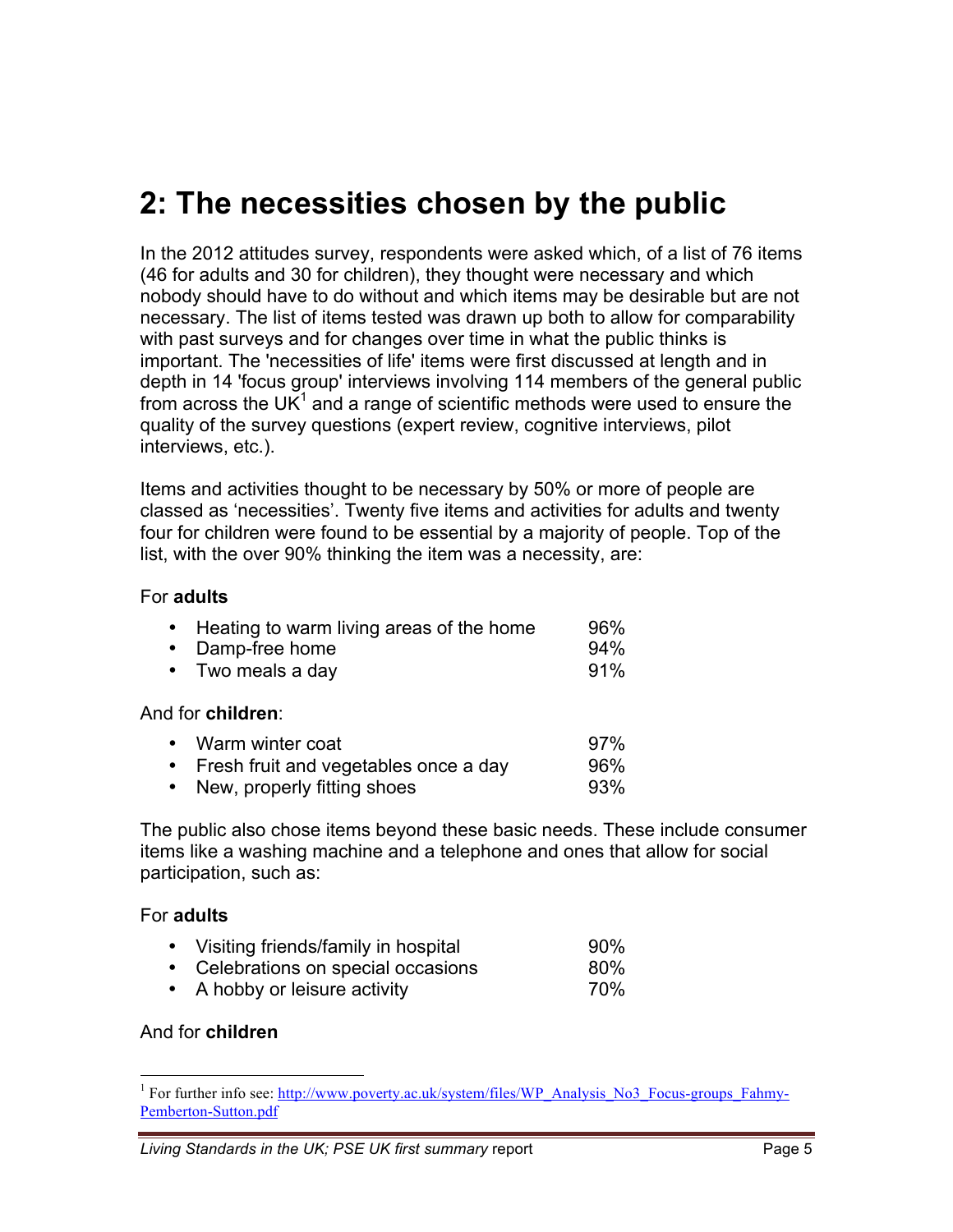- A garden or outdoor space to play safely 92%<br>• Children's clubs or activities 974%
- Children's clubs or activities
- Going on a school trip at least once a term 55%

The public clearly takes a relative rather than an absolute view of poverty and believes that a minimum standard is not simply about subsistence. They back the view that measures of poverty should reflect contemporary standards and should enable people to participate fully in the society in which they live.

The 2012 survey uses an identical methodology to the four earlier surveys run in 1983, 1990, 1999 and 2002/03. Taken together, these surveys show that, while there is a core group of items and activities considered necessities across all five surveys, changes happen and some items become necessities while others decline in importance.

Some consumer items – such as a washing machines, phones and computers – have become much more widespread over the last thirty years. The proportions of people selecting these as necessities have also risen substantially. Other items which weren't available to the ordinary consumer thirty years ago – such as mobile phones and internet access – are now close to being considered necessities for everyone. Indeed, two-thirds of UK adults now believe that children need a computer and internet access for homework.

The trends also show that what items society thinks of as necessities broadly follow wider improvements (and declines) in living standards. For nearly all items common to both the 1983 and 1990 surveys there were increases in the proportion of people who classed that item as a necessity. Between 1990 and 1999, there was a more varied pattern – with both increases and declines in the numbers of people classing items as necessities.

The latest survey suggests that people are less generous than in 1999. In the more constrained economic conditions of 2012, the public have adjusted their views of what constitutes a minimum living standard. This change reflects the wider mood of austerity and pessimism – in a year when many households both were poorer and felt poorer than a few years before.

The current long recession and austerity measures have taken their toll and people in the UK now consider many things which in the past were viewed as essential to no longer be necessities of life.

For example, in all previous surveys over the past thirty years, being able to afford to give presents to family and friends once a year (such as on birthdays or at Christmas) was considered to be a necessity by the majority of people. In 2012, the majority of people no longer believe this is a necessity. The minimum expectations of the population have fallen. Similarly, being able to spend a small amount of money on yourself or having a one week holiday away from home –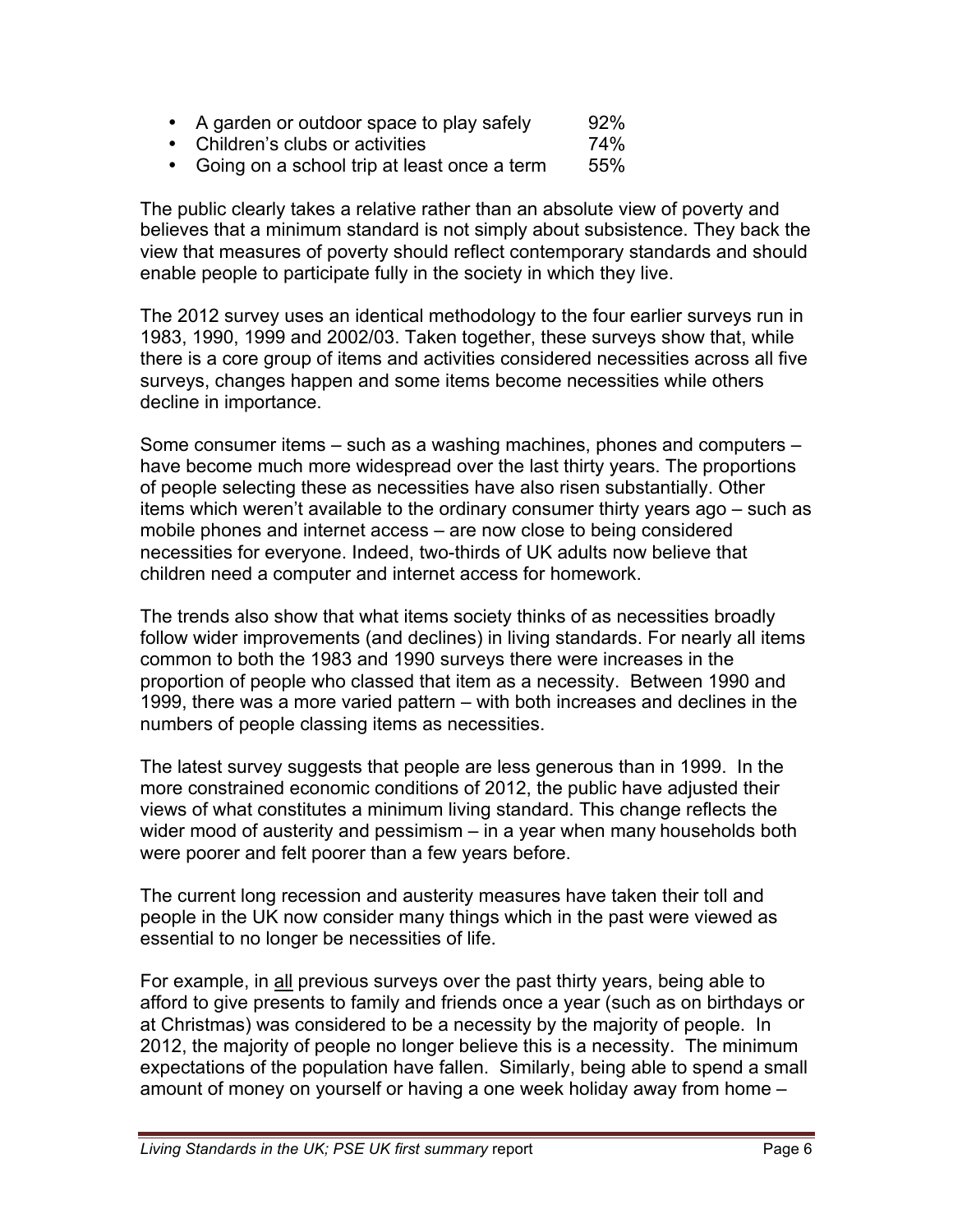are no longer considered necessities for adults, whereas they were considered to be necessities in the past.

Harsh economic times have resulted in reduced minimum expectations of a social life for both adults and children. In 1999, nearly two thirds of the population believed that being able to have friends or family for a meal or a drink once a month was a necessity but this had dropped to under a half by 2012. Similarly, for children, being able to have their friends to visit for tea or a snack once a fortnight was seen as a necessity by the majority in 1999 but it now just falls short of the 50% approval mark.

Falls in support also occurred with clothing items for adults - a majority of people no longer considering having a 'best' outfit for special occasions or being able to afford to replace worn out clothes with new (not second hand) ones, to be necessities. Replacing worn out furniture is also no longer considered to be a necessity by a majority of people.

Some consumer items – such as access to the internet and a computer – did increase their level of support. A number of others items – such as being able to have a roast joint once a week - have also dropped out, as tastes, fashions and habits have changed.

The 2012 PSE survey shows (as did the surveys in 1983, 1990 and 1999) that there is general consensus about what constitutes a minimum standard of living in the UK. 'Consensus' is used here to mean that there is widespread agreement across all groups in society. Across gender, ethnicity, occupation, income level, geography and age group, there are very similar views on the relative importance of different items and activities. Even among those supporting different political parties, there were very few differences.

For all the items and activities considered, there are almost no instances where the majority of one group in society considers a necessity an item which is not also seen as a necessity by all other groups. If the majority of women think something is a necessity then so do the majority of men, older and younger people, Labour and Conservative Party supporters, people living in Scotland, etc. As a society, we generally agree what constitutes a minimum living standard.

# **3: The numbers lacking necessities today**

The living standards survey finds out how many fall below the public's minimum standard of living because of a lack of money. People were asked which necessities they lacked and why. All the percentages and numbers below exclude those who choose not to have a necessity out of personal preference and also, for activities, people who want to take part but do not do so for reasons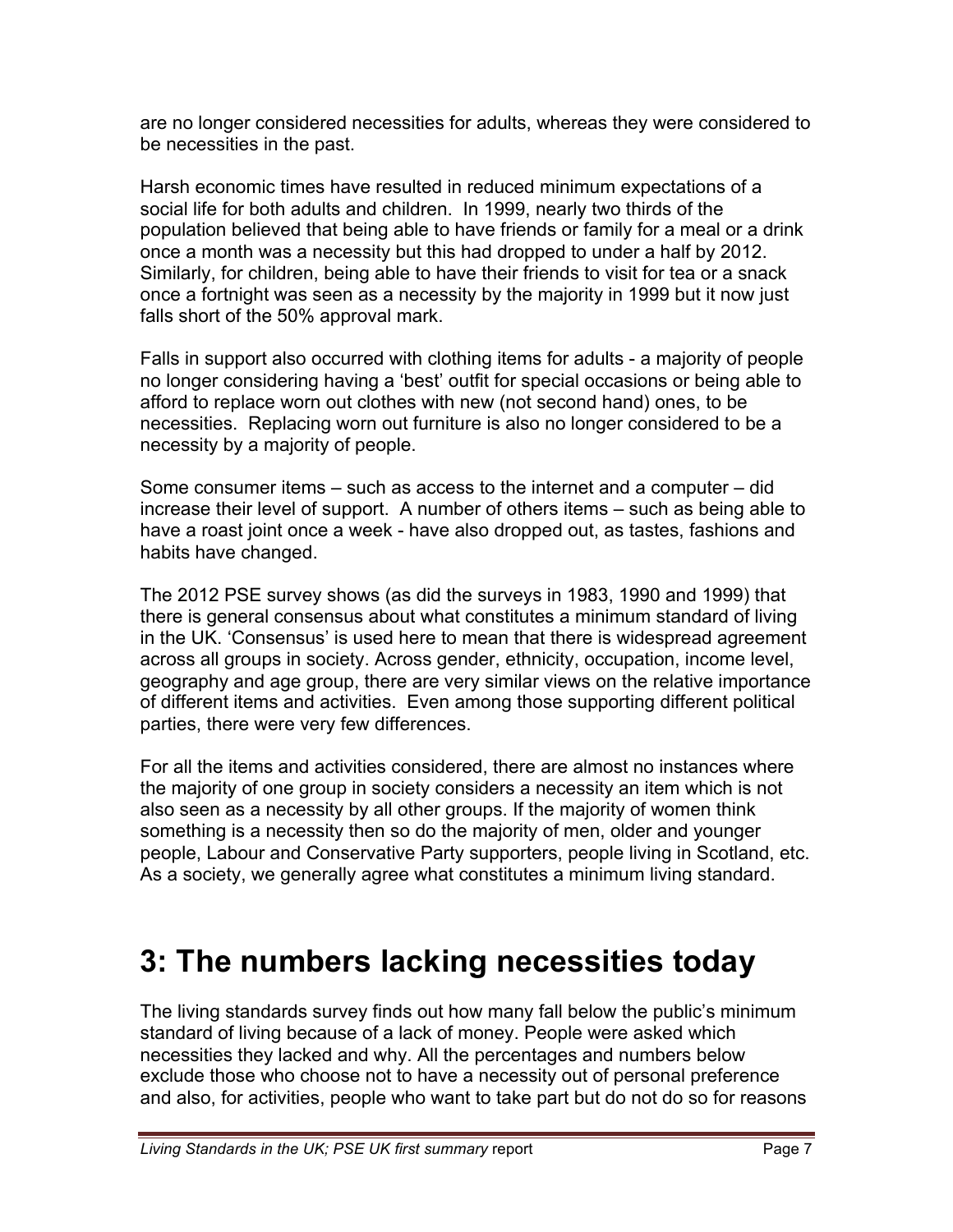other than money (for example, lack of time due to work, caring responsibilities, or poor health). The numbers and percentages below refer to the UK as a whole and include only those who lack necessities because they can't afford them.

## **Housing and heating**

The survey found that significant percentages of people and households were going without key aspects of housing and heating – items which virtually everyone thinks are necessities. In the UK today:

- 9% of households (2.3 million) cannot afford to heat the living areas of their home
- 10% of households live in a damp home that is about 2.7 million households
- 19% of adults (8.5 million) don't have enough money to keep their home in a decent state of decoration

## **Overcrowding**

Children are living in overcrowded conditions with inadequate space for work and play.

- 11% of children over 10 live in households which don't have enough bedrooms for every child aged 10 or over of a different sex to have their own room – that's 600,000 children over 10
- 5% of children over 5 have no place to study that's 500,000 children over 5
- 5% of children do not have a safe place to play outside that's 600,000 children

Looking at the two vital housing necessities, of damp and heating:

- 17% of people (about 11 million) live in inadequate housing, unable to afford either sufficient heating or damp free homes
- 14% of people (9 million) experience one of these problems
- 3% of people (about 2 million) experience both these problems

## **Food**

There is widespread agreement on what constitutes a minimally acceptable diet.

Over 90% of people agree that for children this means: three meals a day; fresh fruit and vegetables every day; and meat, fish or a vegetarian equivalent at least once a day.

For adults, over 75% of people agree this means: two meals a day; fresh fruit and vegetables every day; and meat, fish or a vegetarian equivalent every other day.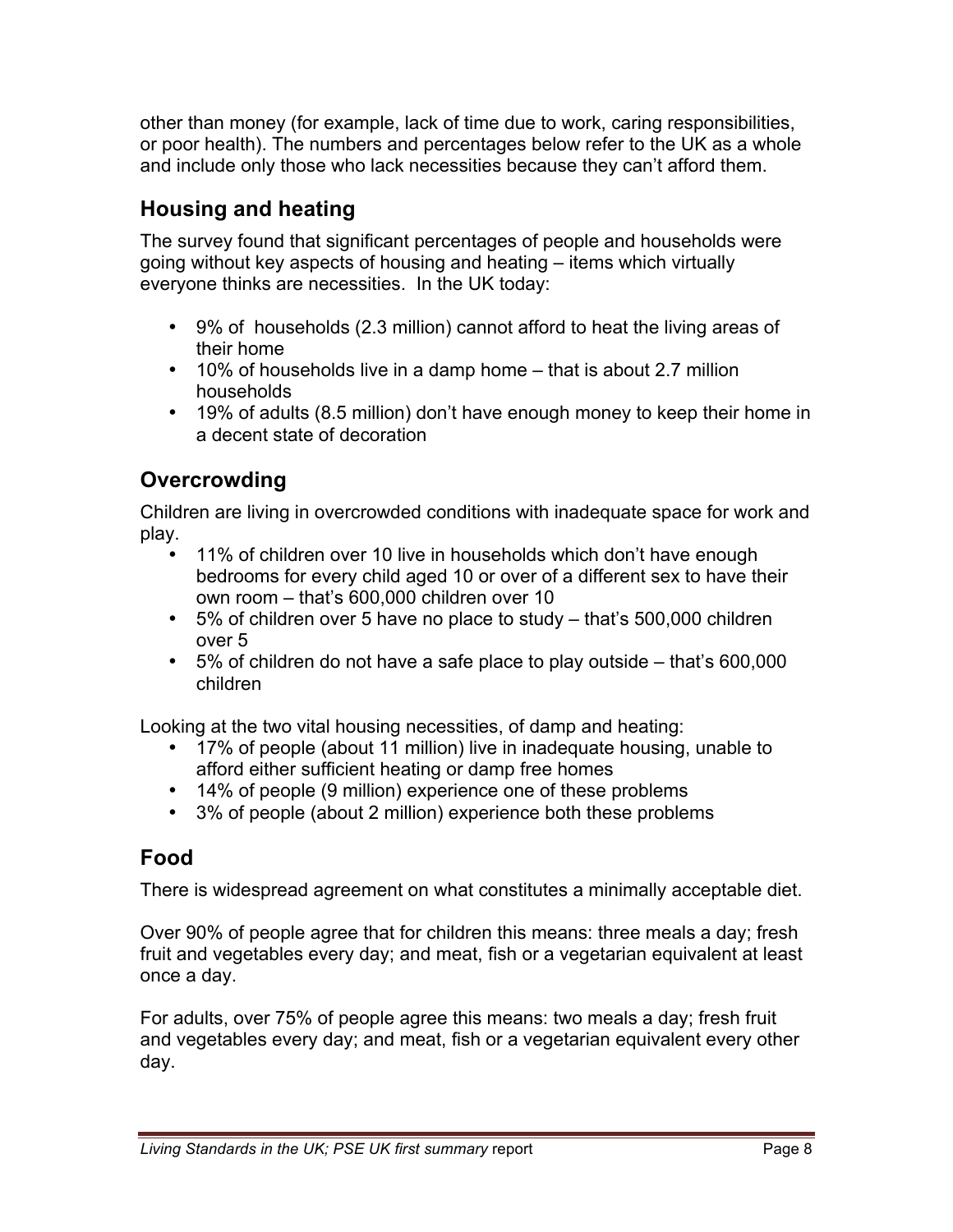However, very large numbers of people lack at least one of these items:

- Well over half a million children (4%) live in families who cannot afford to feed them properly
- Over three and a half million adults (8%) cannot afford to eat properly

In nearly all of the households where there are children going without one or more of the food items, adults in the household are cutting back on their own food.

- In 41% (100,000) of these households at least one adult 'sometimes' skimps on food to ensure others have enough to eat.
- In 52% (200,000) of these households at least one adult 'often' skimps on food to ensure others have enough to eat.

In households which cannot afford an adequate diet for their children, 93% have at least one adult who 'skimps' on their own food to try to protect the children. Half a million children are not adequately fed in the UK today, not as a result of negligence but due to a lack of money.

## **Clothing**

The numbers going without basic clothing necessities are up.

- Over 1 million children (9%) go without one or more items of basic clothing such as a warm winter coat, new, properly fitting shoes, some new (not second-hand) clothes and at least four pairs of trousers, leggings, jeans or jogging bottoms
- Over 4 million adults (9%) cannot afford one of, or both of, these two essential clothing items: a warm, waterproof coat and two pairs of allweather shoes.

Most people also agree that people need clothes for job interviews. Yet:

• 9 % of adults of working age (3 million), 12% of young people aged 18 to 25 (over 500,000) and 21% of those who are unemployed and looking for work cannot afford appropriate clothes for a job interview.

Looking at all three of the adult clothing necessities (warm coat, two pairs of allweather shoes, and clothes for a job interview), 13% of adults (over 5.5 million) cannot afford one or more clothing necessity.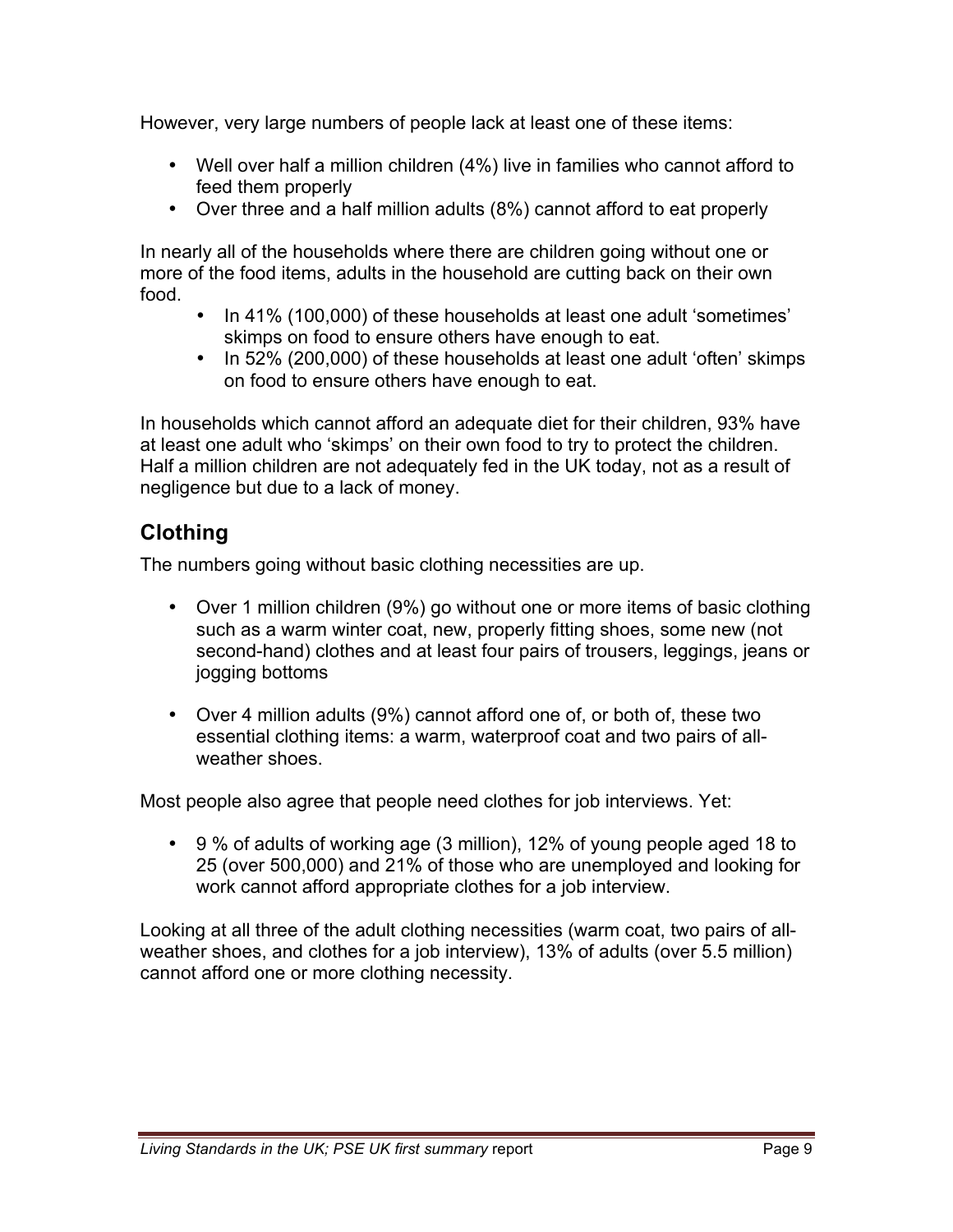## **Children's educational and social development**

Significant numbers of children lack items considered essential for a stimulating environment and for social participation and development.

Of school age children:

- About half a million children of school age (6%) do not have a computer and internet at home with which to do their homework
- About half a million children (6%) can't afford a hobby or leisure activity
- Around 700,000 (8%) can't go on school trips once a term.

And of all children:

- 1 million children aged 2 and over (9%) can't afford to go to clubs or activities such as drama or football training
- Around 600,000 children don't have construction toys because of lack of money

Children are most likely to go without items related to financial independence and key family activities (see Table 1). These necessities require money to spare after the household's weekly bills have been met.

#### **Table 1: Millions of children miss out on financial independence and family activities**

|                                                                      | % of children                   | <b>Numbers of children</b>         |
|----------------------------------------------------------------------|---------------------------------|------------------------------------|
| <b>Family</b><br>Children miss out on a holiday away                 | 26%                             | 3.5 million                        |
| from home for a week a year<br>Children miss out on family day trips | 20%                             | 2.5 million                        |
|                                                                      | % of children<br>Aged 5 or more | Numbers children<br>Aged 5 or more |
| <b>Financial</b>                                                     |                                 |                                    |
| No money to save                                                     | 32%                             | 3 million                          |
| No pocket money                                                      | 16%                             | 1.5 million                        |

Overall, nearly 2 million children (15%) have neither holidays nor day trips with their families due to a lack of money.

### **Around the home**

For adults, household goods seen as necessities in 2012 include a washing machine, a phone, curtains or window blinds, a table and chairs, a TV and being able to afford to replace or repair broken electrical goods. Some households who are currently struggling will have been able to afford these items in the past. Even so, 28% of households cannot afford at least one of these items.

Most problematic are things that require regular or significant spending: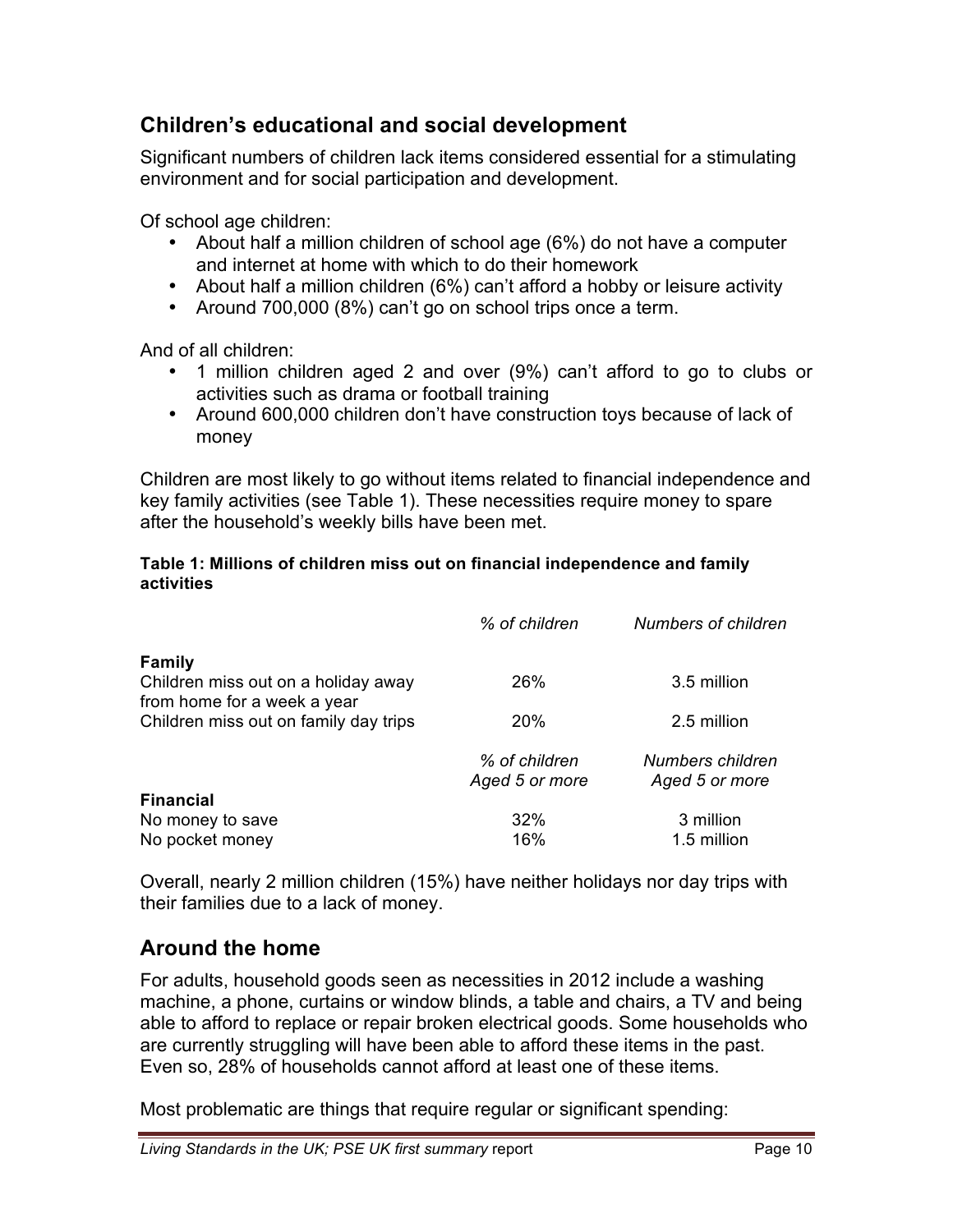• 26% of adults (about 11.5 million) cannot afford to replace or repair broken electrical goods

### **Financial insecurity**

The necessities most likely to be out of reach are those requiring either ready cash for emergencies or regular amounts of money for longer term financial planning.

- 33% of adults (16.5 million) can't pay unexpected costs of £500
- 31% of adults (almost 14 million) cannot afford to save at least £20 each month for rainy days
- 30% of adults of working age (about 11 million) cannot afford to make regular payments into a pension
- 12% of households (about 3 million) cannot afford household insurance

Overall, levels of financial insecurity are now extremely high: almost half of all adults (24 million) cannot afford one of these financial necessities.

Significant proportions of the population feel their current incomes are too little to cope:

- 22% of households (almost 6 million) have incomes they consider below that needed to avoid poverty
- 21% of adults (about 10 million) have had to borrow in the last year to pay for day to day needs

This lack of income is having detrimental effects on people's sense of worth and health:

- 22% (about 10 million) have felt embarrassed due to low income
- 15% of disabled people have had their health affected 'a lot' or 'quite a lot' by lack of money

Lack of income also has a very direct effect on people's dental health:17% of adults (about 7.5 million) can't afford all recommended dental care.

# **4. Trends since 1983, 1990 and 1999**

The proportions of the population falling below the standards set by society at the time across a range of items and activities are higher today than in 1983, 1990 and 1999. This is true for some of the core, basic items that have been seen to be necessities by large majorities in all the surveys since 1983 as well as for some of the areas where standards and fashions have changed. To enable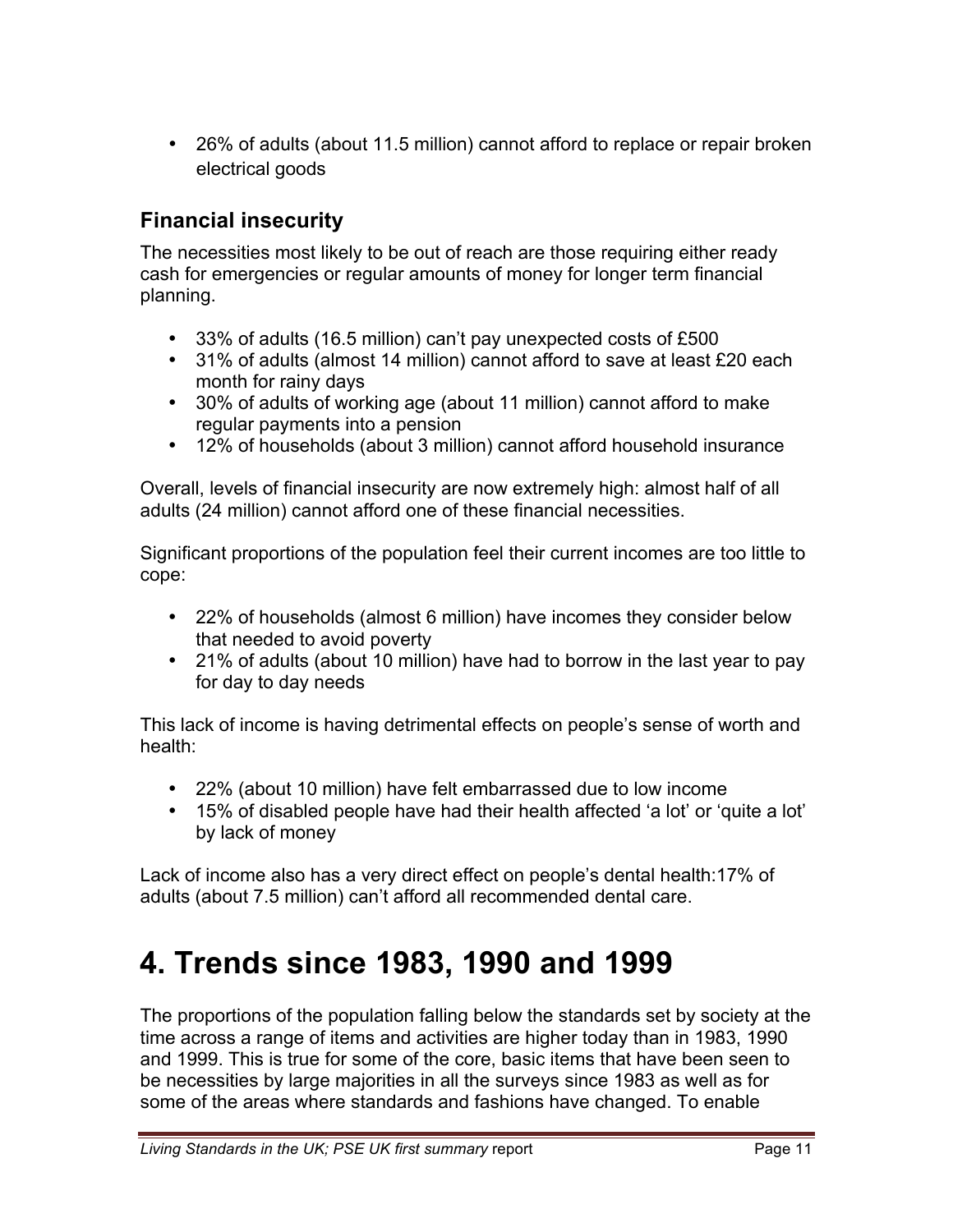comparisons with earlier years, the figures and percentage below are for Britain (not the UK) and comparable methods have been used so as to measure the changes in living conditions over the past 30 years.

## **Housing conditions have deteriorated**

A damp-free home and heating to keep living areas warm have been the top two necessities in all four surveys. However, more households today lack these basics than in 1983 or in the 1990s. The proportions going without both first fell and then rose (see Table 2). So, while things improved in the 1990s, there has been a sharp decline since.

### **Table 2: How many households can't afford a warm, damp-free home?**

| <b>Housing standards</b>             |    | 1983   1990   1999   2012 |    |     |
|--------------------------------------|----|---------------------------|----|-----|
| Heating to keep home adequately warm | 5% | 3%                        | 3% | 9%  |
| Damp-free home                       | 6% | 2%                        | 7% | 10% |

The sharp rise in fuel costs since the early 2000s partly explains why heating is harder to afford. The costs of fuel (and light) have more than doubled since 2000 (up by 234%). The overall rise in consumer prices has been much lower, at 134%.

Being able to keep your home in a decent state of decoration is also seen as a necessity and the numbers unable to afford to do this are also up from 15% of adults in the 1990s to 19% today.

Taking all three housing necessities of heating, a damp free home and adequate decoration (all seen as necessities in both 1999 and 2012):

• Around 13 million people (aged 16 and over) in Britain today cannot afford adequate housing conditions compared to around 9.5 million in 1999 and 10 million in 1990. That's an increase of over 3 million people living in inadequate housing on this basis since 1999.

In addition, overcrowding due to poverty is back to the levels found in 1983. In 2012, 9% of households (11% of children) couldn't afford enough bedrooms for every child aged 10 or over of a different sex to have their own bedroom. This is roughly the same percentage as in 1983 (10%) having dropped during the 1990s to 3% in 1999. Housing benefit changes due to be implemented in April 2013 (the 'bedroom tax') are likely to make this dismal situation even worse.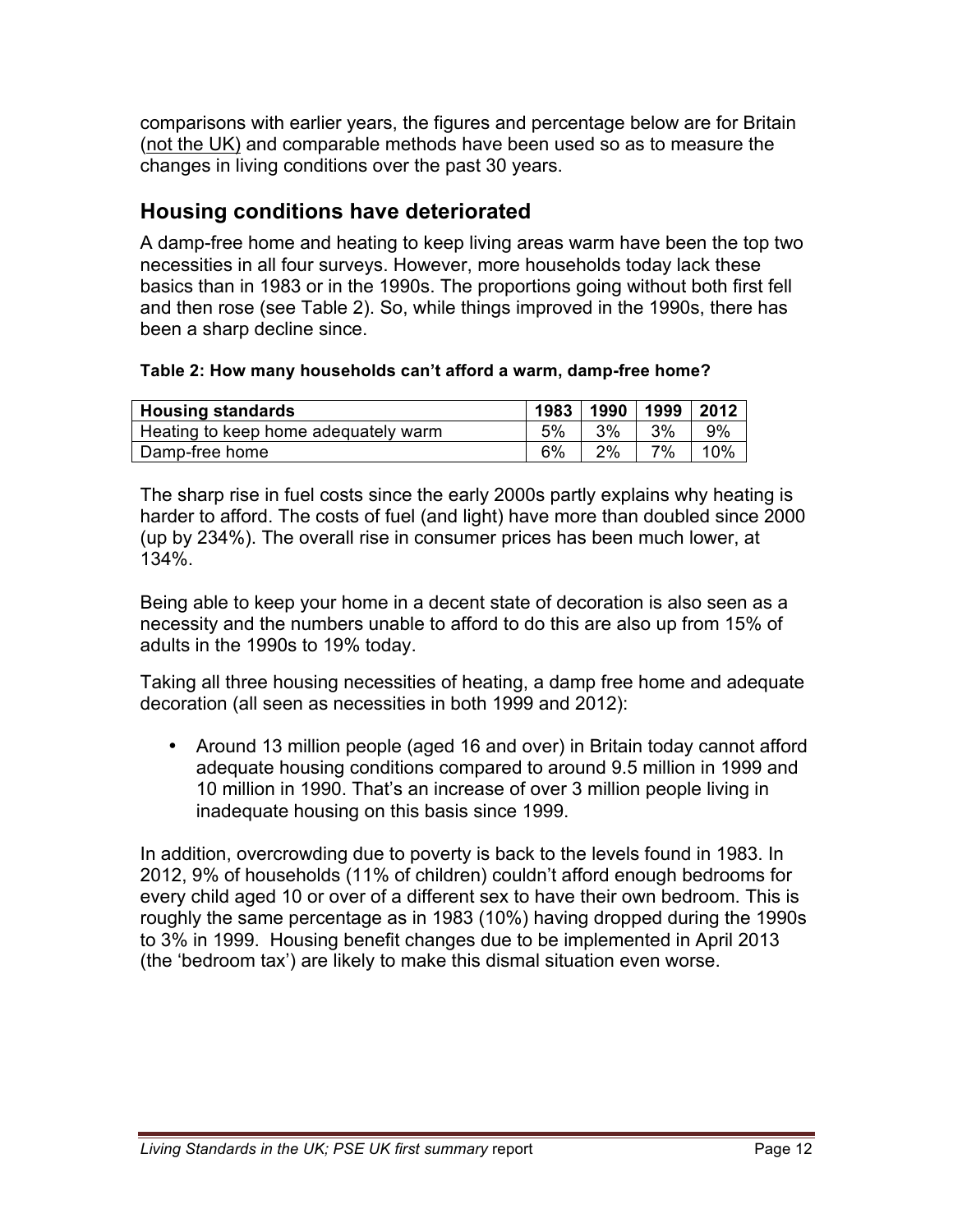## **Food**

People are finding it harder to eat properly today than they did at the turn of the century, though there has been a small overall improvement since the 1980s.

| <b>Food necessities</b>                             | 1983 | 1990  | 1999    | 2012 |
|-----------------------------------------------------|------|-------|---------|------|
| Fresh fruit and vegetables                          | n/a  | 6%    | 5%      | 7%   |
| Meat, fish or vegetarian equivalent every other day | 8%   | 3%    | 2%      | 5%   |
| Two meals a day                                     | 4%   | $1\%$ | $(1)$ % | 3%   |

**Table 3: The proportion of households unable to afford food basics?**

Note: 1999 figure was under 1% and less than 20 unweighted cases

Around 4 million adults and children are not properly fed by today's standards, which is a similar number to those who were not properly fed in 1999 by the standards of that year (which included a roast joint or its vegetarian equivalent once a week as well as the above items). This is an improvement on the overall picture in 1990 and 1983 when, by the standards set then, 5 million and 5.5 million adults could not afford one of the food items then seen to be necessities.

There have also been some improvements for children since 1983. There is one food necessity for children common to 1983 and 2012, namely having three meals a day. In 1983 nearly half a million children missed out because their parents were so short of money. Today, there are far fewer children missing out with too few cases to make a reliable estimate.

## **Clothing**

There has seen some change in what are seen as clothing necessities over time. While two pairs of shoes and a warm winter coat continue to been seen as a necessities, new (not second hand clothes) is no longer seen to be so. Happropriate clothes for a job interview is now seen to be essential.

Although clothing standards are, in some ways, less generous than in 1983, the numbers of people lacking the appropriate standards for the time they live in have changed little:

- In 1983, around 6 million adults went without some essential aspect of clothing because of lack of money
- Today, just less than 6 million adults go without some essential aspect of clothing because of lack of money

For children, comparisons are only possible since 1999 as the previous surveys had not investigated children's items in any depth. There are four items that are seen as necessities in both 1999 and 2012. Overall, more children are lacking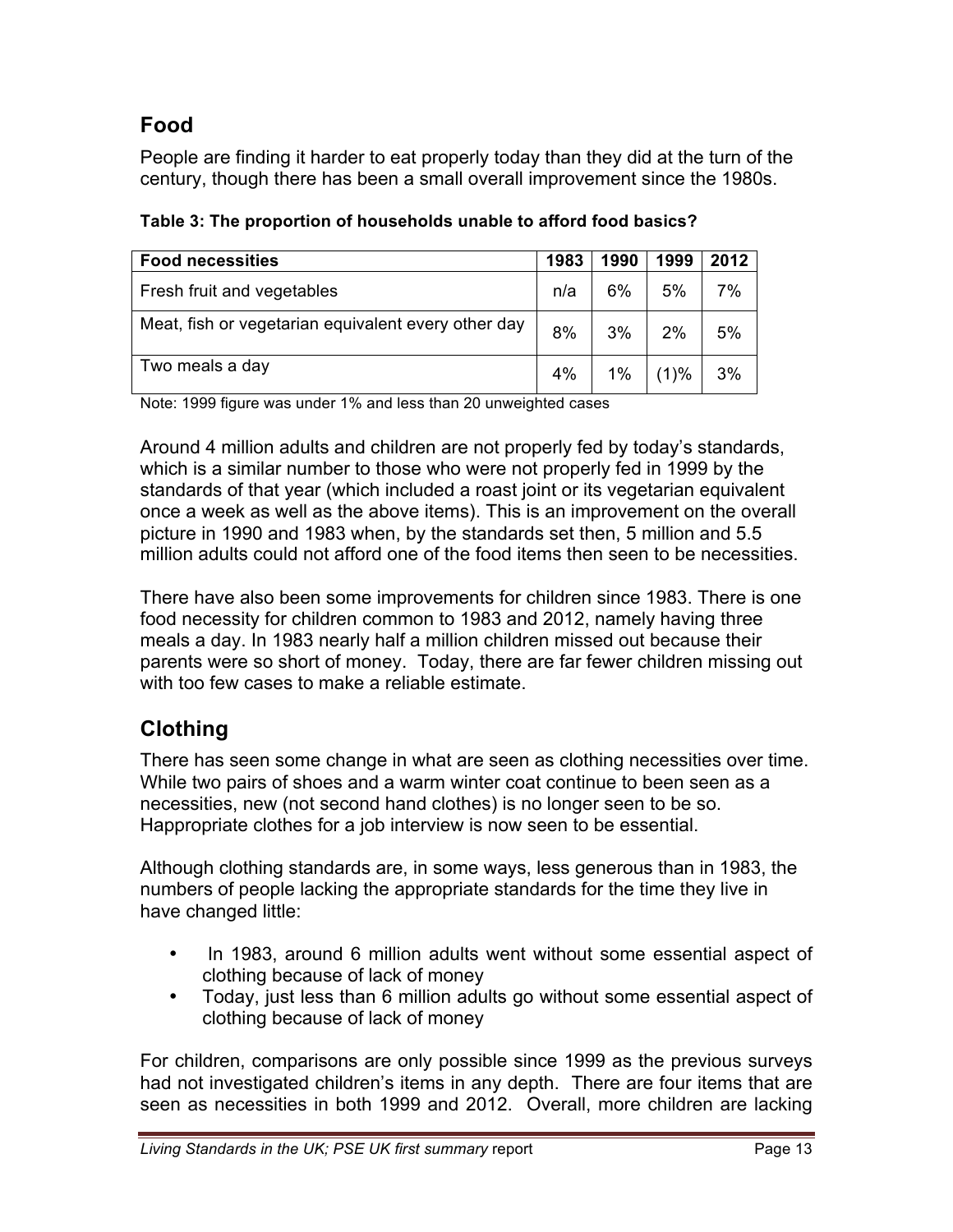these clothing necessities today.

| <b>Clothing necessities for children</b>                            | 1999 | 2012    |
|---------------------------------------------------------------------|------|---------|
| Warm winter coat                                                    | 2%   | $\star$ |
| New properly fitting shoes                                          | 2%   | 4%      |
| Some new not second hand clothes                                    | 3%   | 4%      |
| At least 4 pairs of trousers, leggings,<br>jeans or jogging bottoms | 3%   | 5%      |

\* 1% or under

## **Household goods**

Some of the household goods seen to be necessities have changed over the last thirty years as fashions and habits have changed. Some – such as a washing machine and fridge – have remained constant. Some – such as carpets - have dropped out and others – such as curtains or window blinds – have been added.

Taking the standards as set by society at the time, growing numbers (aged 16 and over) are unable to afford the household goods seen as necessities at that time:

- In 2012, about 12 million cannot afford one or more essential household goods, like a telephone, washing machine or replacing or repairing broken electrical goods.
- In 1999, about 8 million could not afford one or more essential household goods, like a telephone, washing machine or replacing worn out furniture.
- In 1990, about 6.5 million people could not afford one or more essential household goods, like a fridge, a telephone or carpets for living areas.
- In 1983, nearly 3.5 million people could not afford one or more of the goods such as carpets, a washing machine or a fridge because of lack of money.

## **Social activities**

In the current tough economic climate, people have a less generous view of what the essential social activities should be than they held in 1999. In the 2012 survey the social activities seen to be necessities by the majority are a hobby, celebrations on special occasions, attending wedding and funerals and similar occasions, being able to make hospital or other such visits, and being able to take part in sport and exercise. In 1999, activities seen as essential also included presents for the family once a year, having family or friends round once a month, a holiday away from home for a week once a year (taking part in sport and exercise, now seen as a necessity, was not asked).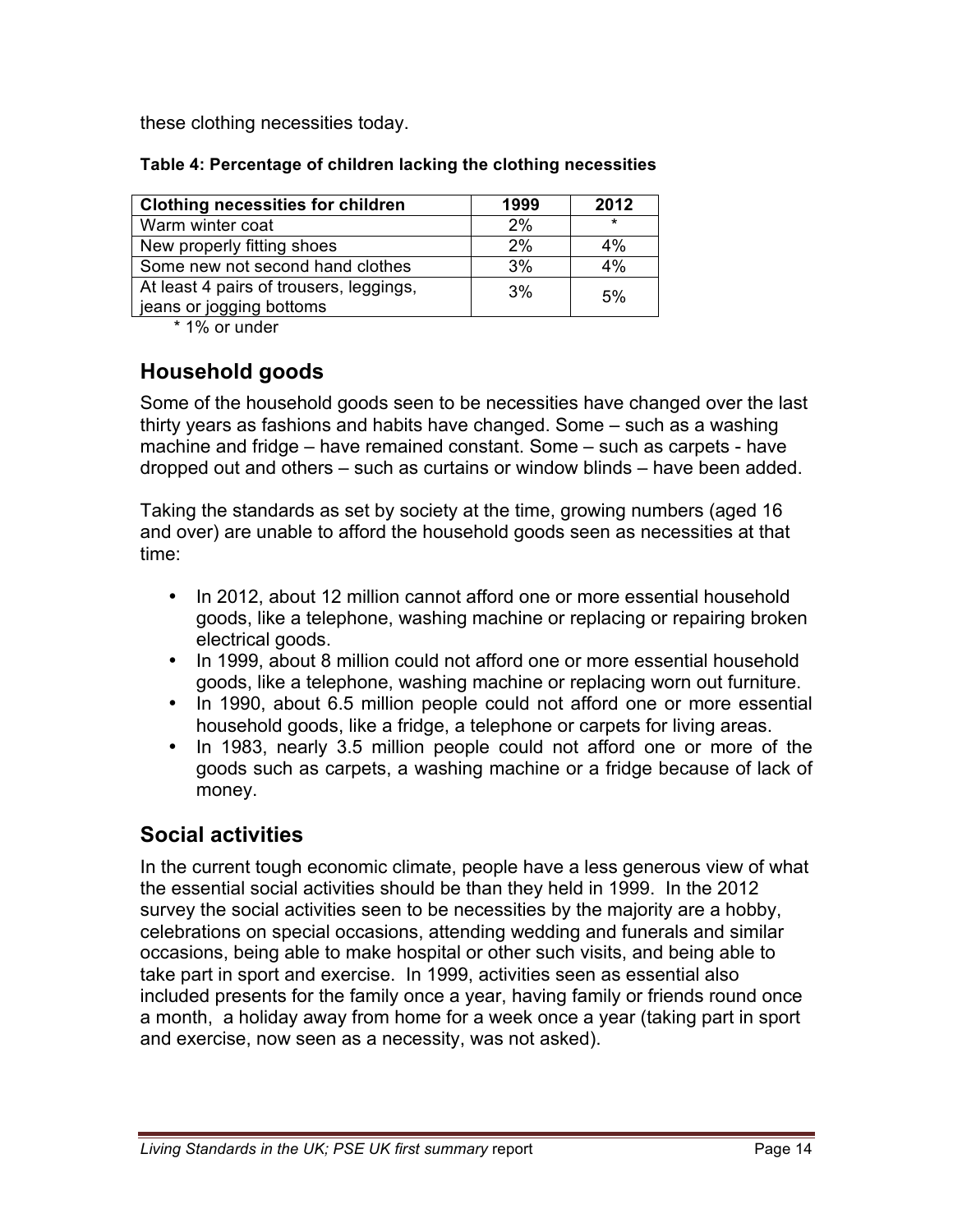If we compare social deprivation amongst adults (aged 18 and over) using the same set of activities – then social deprivation increased from 21% in 1999 to 33% in 2012.

More children lead impoverished and restricted lives on key criteria in 2012 than in 1999. Looking across a range of social activities, the proportions of children missing out have gone up, often substantially:

| <b>Children's necessities, leisure</b><br>and social     | Don't have, can't<br>afford 1999 | Don't have, can't afford<br>2012 |
|----------------------------------------------------------|----------------------------------|----------------------------------|
| Hobby or leisure activity                                | 3%                               | 6%                               |
| Going away on a school trip at<br>least once a term      | 2%                               | 8%                               |
| A holiday away from home for at<br>least one week a year | 22%                              | 26%                              |

**Table 5: Percentage of children missing out on leisure and social activities** 

### **Lives are becoming more insecure**

Households in 2012 are less able to cope with unexpected events or afford minimal levels of financial protection than in 1999:

### **Table 6: Percentage of households unable to cope with emergencies**

| <b>Emergencies</b>                  | Can't afford, 1999 | Can't afford, 2012 |
|-------------------------------------|--------------------|--------------------|
| Replace or repair broken electrical | 12%                | 26%                |
| goods                               |                    |                    |
| Household contents insurance        | 10%                | 12%                |
| Regular savings for rainy days      | 27%                | 32%                |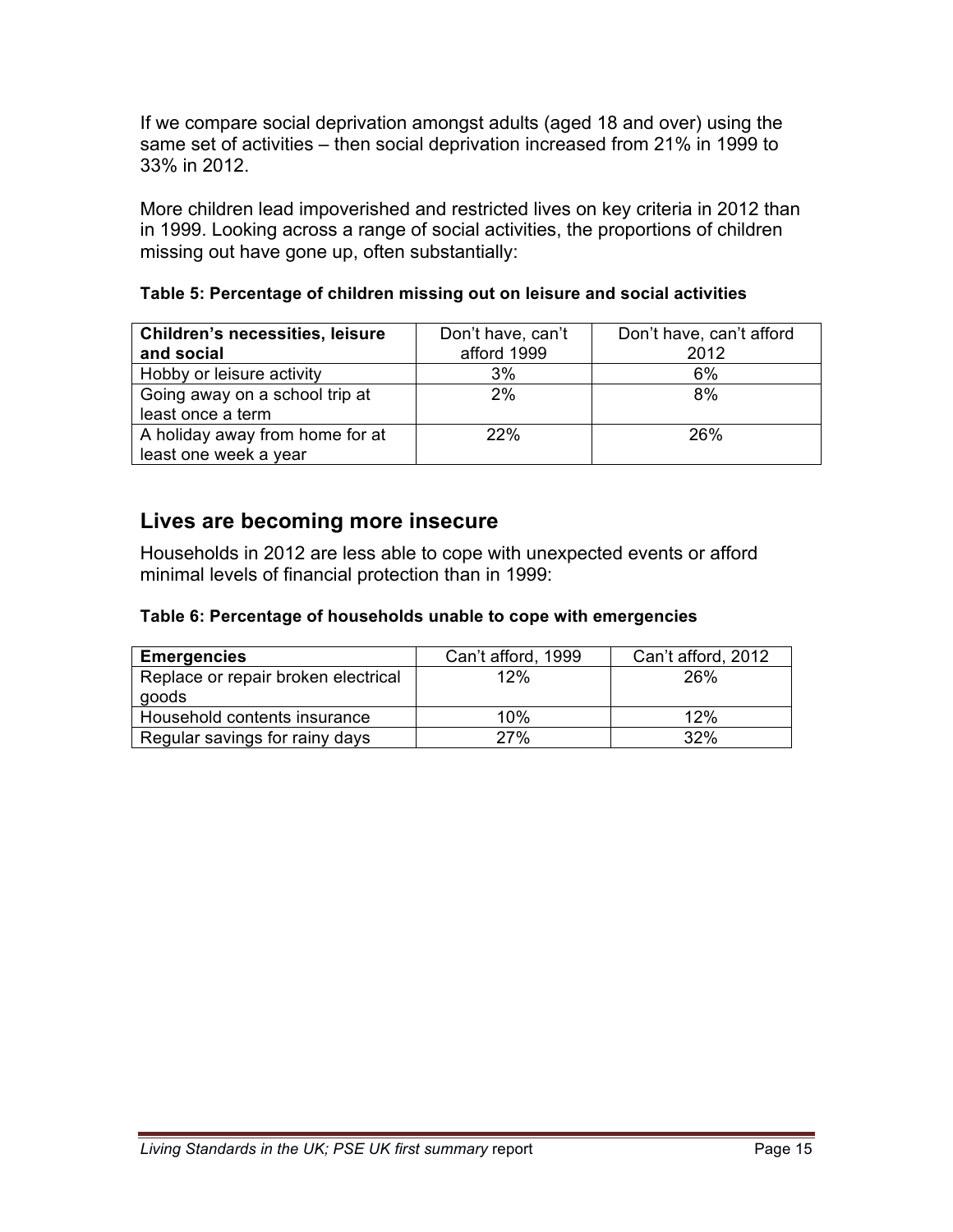# **5. Overall multiple deprivation**

The **overall multiple deprivation count** identifies how many households cannot afford these necessities to a point that affects their whole way of life.

For this report, we have used a simple method to measure multiple deprivation and compared the percentage of households in 1983 lacking three or more of the items and activities seen as necessities in that year with the percentage of households in 2012 lacking three or more of the items and activities seen as necessities in 2012. On this measure, the percentage of households who fall below society's minimum standard has risen sharply over the last thirty years.

#### **Table 7: The rise in multi-deprived households in Britain**

| <b>Households below minimum</b><br>standards    | 1983 | 2012 |
|-------------------------------------------------|------|------|
| Percentage lacking three or more<br>necessities | 14%  | 33%  |

This measure of multiple deprivation closely matches people's own selfperception of poverty. In both 1983 and 2012, people were asked whether 'you could genuinely say you are poor now all the time/sometimes/never'. In 1983, 84% of those lacking 3 or more necessities felt they were poor all or some of the time and, in the 2012 survey, 71% of those lacking 3 or more necessities thought they were poor all or some of the time.

There has also been a surprising increase since 1999 in the numbers of children who are multiply deprived:

- In 1999, about 2 million British children went without at least two necessities.
- Today, almost 4 million British children go without at least two necessities.

Child deprivation may have increased over the past few years, as it is known to have fallen between 1999 and 2006/07.

The PSE research team will be looking in more depth at different measures of deprivation across time in future analyses and at improved ways of measuring poverty.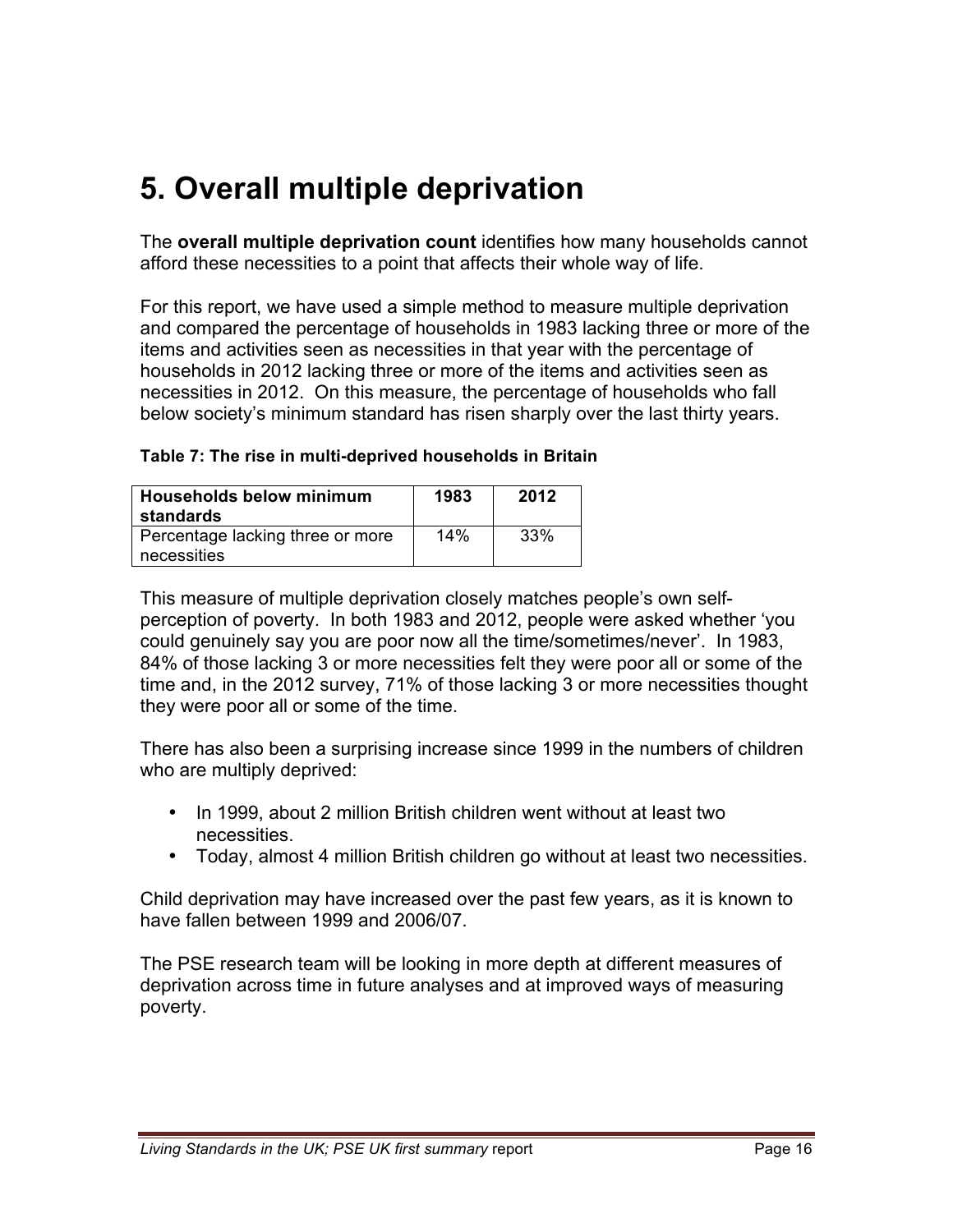# **6. Conclusion**

Millions of people in the United Kingdom today are living below the standards set by society. Despite the fact that the UK is a much wealthier country, levels of deprivation are going back to the levels found thirty years ago.

## **Long term trends in inequality**

Underlying these trends is a growing income divide. Over the last thirty years, Britain has become increasingly unequal.

While the size of the economy has doubled since 1983, the fruits of growth have been increasingly captured by those on the highest incomes, leaving those on middle and low incomes further and further behind. Households dependent on low wages have increasingly found their pay packets squeezed and their jobs insecure. Since 2000, incomes have risen even more slowly.

As a result, increasing numbers of people have found that their living standards have not kept up with the changing standards of society.

## **The impact of the economic crisis**

Although real incomes at the bottom initially rose during the crisis of 2008-9, they have fallen sharply since 2009/10. This is largely because wage increases have lagged behind inflation. As a result, low-income households are on average (after allowing for inflation) [no better off today than they were in 1999 \(see IFS](http://www.ifs.org.uk/comms/comm124.pdf)  Commentary 124).

The UK's faltering economic prospects have also had an impact on the public's view of minimum standards. The views expressed in 2012 are less generous than those in 1999. Even so, the numbers of people lacking a range of items is higher today than in 1999. The impact of austerity has hit those on low incomes hard.

These results reflect the situation *before* the majority of proposed benefit changes come into place and *before* benefits payments are revised to increase at less than the level of inflation. The impacts of the current government austerity measures are set to hit hard those whose standard of living is already well below that seen by a majority to be minimal.